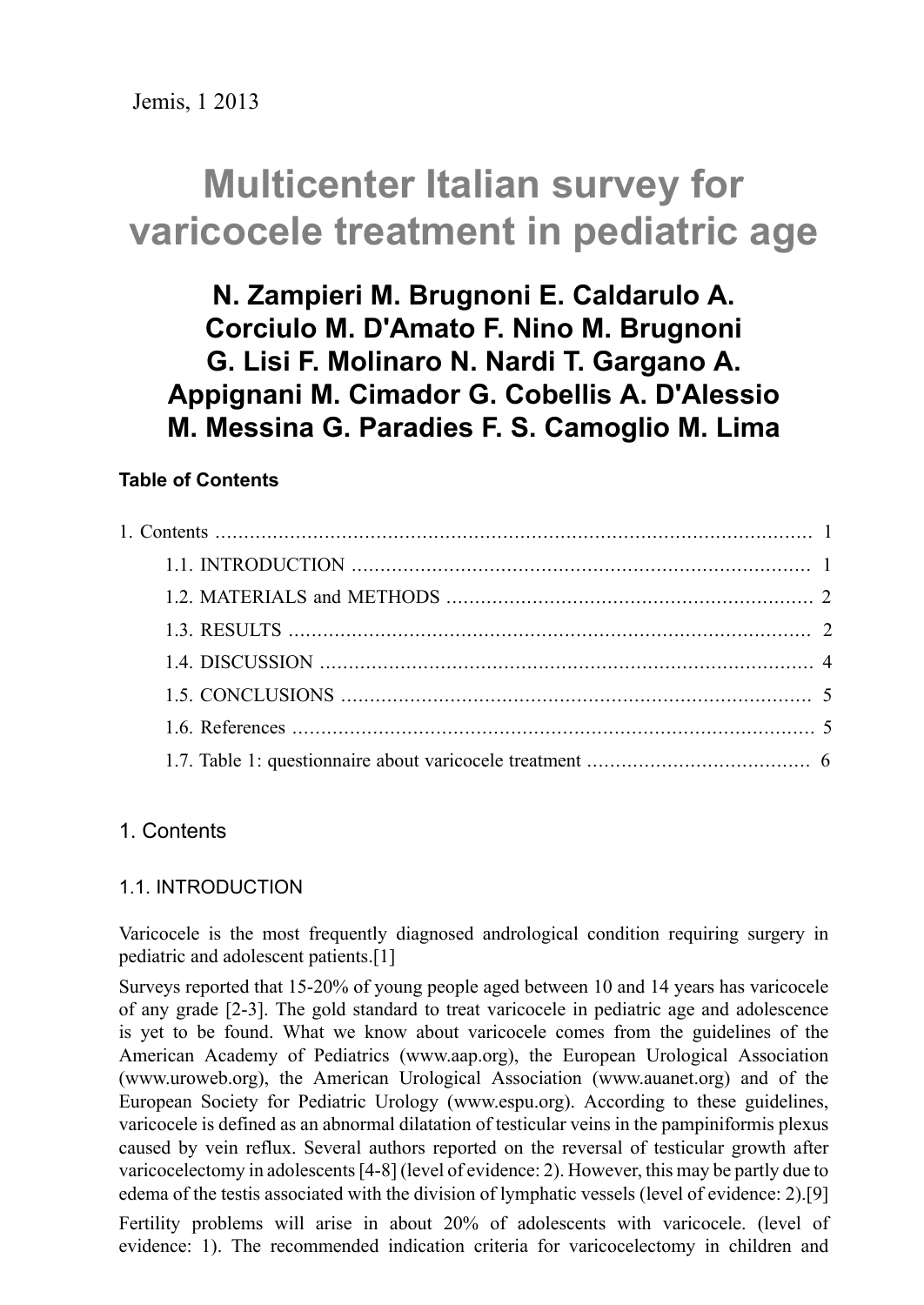adolescents are the following: varicocele associated with a small testis, additional testicular condition affecting fertility, bilateral palpable varicocele, pathological sperm quality (in adolescents older than16 years of age), varicocele associated with a supranormal response to LHRH stimulation test, symptomatic varicocele. Repair of a large varicocele physically or psychologically causing discomfort may be also considered.

The aim of this multicenter study is to evaluate the management and treatment of varicocele in different Pediatric Surgery Centers throughout Italy by means of a questionnaire regarding varicocele diagnosis, treatment and follow-up.

## <span id="page-1-0"></span>1.2. MATERIALS and METHODS

The study centers received a questionnaire regarding the management of varicocele in the period between January 2008-December 2012.

Inclusion criteria for the study were as follows: patients between 10 and 14 years of age with BMI within normal range for age, no previous inguinal surgeries, no previous scrotal traumas, diagnosis of varicocele.

Exclusion criteria for the study were the following: percutaneous varicocelectomy techniques (both retrograde and anterograde). These procedures were excluded from the study because, as reported in the guidelines, angiographic occlusion of the internal spermatic veins appears to have a higher failure rate (level of evidence: 2; grade of recommendation: B).

Each center had to complete the questionnaire considering the study period and focusing on preoperative work-up, surgical technique used and postoperative follow-up.

The first part of the questionnaire regarded the indications to surgery. To this purpose, the questionnaire did not report the international indications or guidelines.

Then the questionnaire asked to state whether the center had a dedicated varicocele outpatient clinic and dedicated staff for the management of varicocele. (table 1)

The following rates were considered as study endpoints: hydrocele rate; rate of relapses; rate of persistence; rate of testicular atrophy.

From a strictly surgical point of view, the questionnaire asked which technique was used and, more specifically, which was used for the management and treatment of varicocele relapses.

Statistical analysis was performed using the chi-square andFischer exact tests.*P* value less than .05 was considered significant for the correlation between the variables.

### <span id="page-1-1"></span>1.3. RESULTS

During the study period 1,034 surgical varicocelectomies were performed. 690 cases were treated with videolaparoscopy (66.7%), 223 cases with an open inguinal technique (21.8%) and 65 cases with retroperitoneoscopy  $(6.2\%)$ . 47 cases  $(4.5\%)$  received a percutaneous technique (trans-scrotal technique in 18 cases and subinguinal technique in 29 cases) and 9 cases were treated with the one-trocar transumbilical technique.

**Preoperative work-up:** all study centers performed color Doppler ultrasounds; only 2 centers also investigated the deferential reflux ( $p<0.05$ ) and 3 centers evaluated and measured reflux velocity ( $>$ 38 cm/sec) which was considered an indication to surgery ( $p$ <0.05).

**Indications to surgery:***testicular hypotrophy:* 55% of patients received surgery only if there was hypotrophy regardless of the grade of clinical varicocele (45% with at least 20%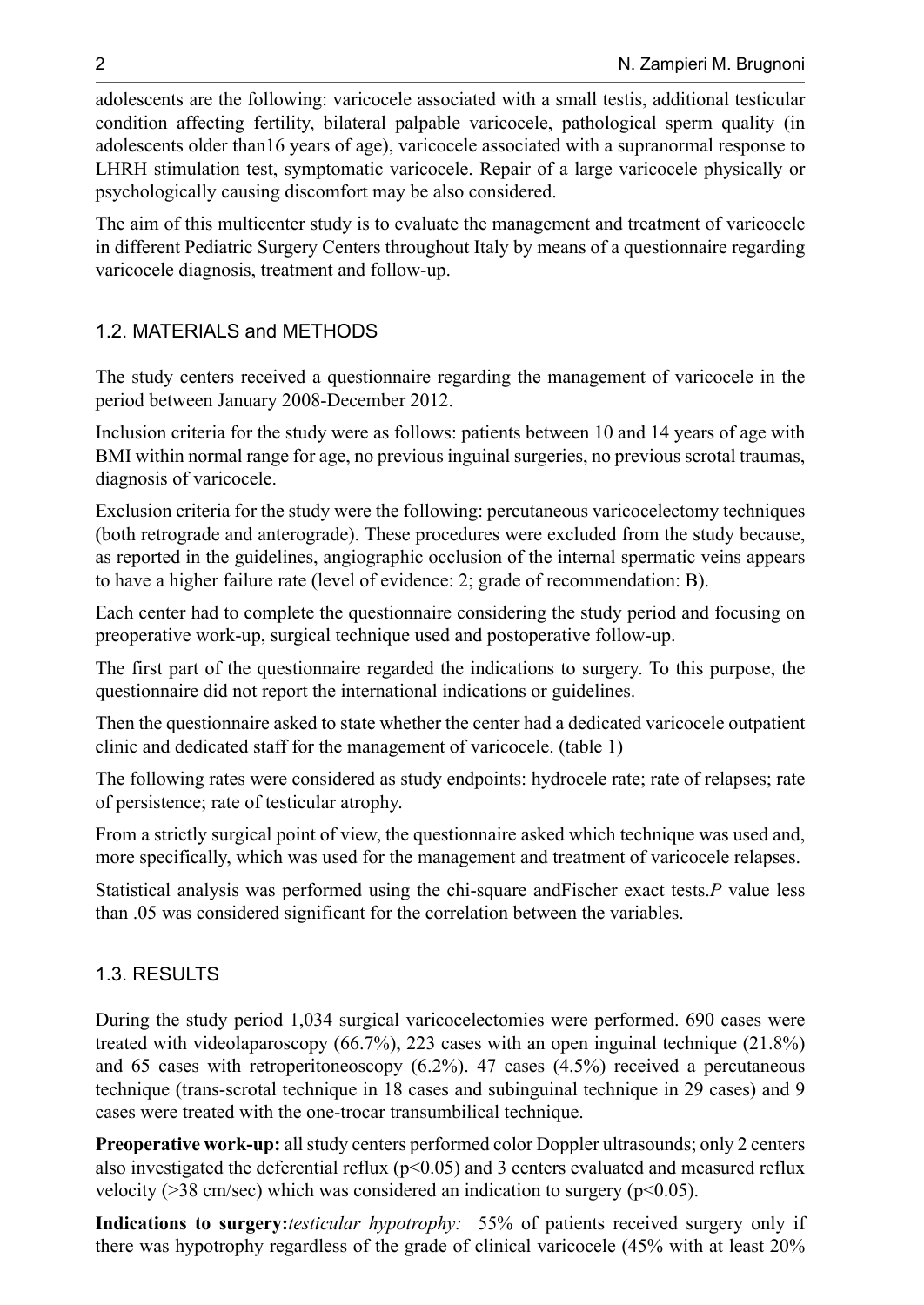hypotrophy, the remaining patients with hypotrophy <20%); *pain*: 20% of cases treated only when varicocele was painful regardless of its grade; *clinical grade:* 22% of cases treated with varicocele of at least grade 2 even when it was not associated with alterations of the testicular volume; *bilateralism:* 3% of cases (receiving surgery only on the left side); *type of reflux at Doppler:* only 3 centers out of 14 also considered the type of spermatic vein reflux (e.g.: >38 cm/sec)(p<0.05); *response to LHRH stimulation test:* no study center carried out this test and therefore it was not used as an indicator; *pain associated with varicocele:* 3 centers treated patients with analgesics for at least 3 months before opting for a surgical treatment ( $p<0.05$ ); *laparoscopy:* 5% of cases were treated with ligation alone; 17% were treated using resorbable/ non-resorbable surgical clip without incision and 78% with clip and incision of the vessels; *retroperitoneoscopy:* 65% of cases treated with single access, the remaining cases with an additional trocar; *one-trocar technique:* 9 cases treated with umbilical access (thoracoscopy) + Ligasure.

*Management of the lymphatic vessels:* in 259 patients (25%) the vessels were intentionally conserved, 215 cases (83%) with lymphografphy (intradartoic) ( $p$ <0.05);

*Management of the spermatic artery:* regardless of the technique used, artery was conserved in 60% of cases; it was not conserved in 2% of cases and in 38% of cases the Centers reported that it was conserved only when recognized.

*Complications:* hydrocele: 1.5%-20% (regardless of the technique used), literature value: 1-16% (p>0.05); persistence: 0.8%, literature value 0.5-5%; relapses: 1.2%, literature value 1-15%; atrophy: 0.2%, literature value 0.2-0.8%. Atrophy developed as a consequence of the open inguinal technique.

**Analysis of complications in relation to the number of surgeries performed.** *Hydrocele*: study centers using lymphography showed a lower rate of hydrocele, near to 0%, only when it was correctly performed (following the standard procedure); in the remaining cases (including the cases in which surgeons believed that all lymphatic vessels had been ligated) the rate of hydroceles ranged between 2.5% and 7%, the same as for the procedures without lymphography  $(p>0.05)$ , regardless of which technique was used. Study centers performing >18 surgeries per year had a hydrocele rate <4%, while in centers with >35 surgery per year this rate dropped to  $\langle 2\% (p\leq 0.05)$ . *Persistence, relapses, atrophy:* it was not possible to establish a correlation between the number of surgeries performed and any of these complications (p>0.05). *Complications and type of laparoscopic intervention:* VDLS procedure (including type of clips, ligation/incision, artery conservation) was not specifically correlated with any type of complication  $(p<0.05)$  but was associated with less relapses (p<0.05) respect to open techniques.

**Management of complications.** *Hydrocele*: 3 centers performed percutaneous aspiration (at least two aspirations). Hydrocele was treated surgically within six months from onset in 2 centers, within 12 months in 6 centers, within 18 months in 2 centers also and within 24 months from onset in 1 center only. *Persistence/relapses:* 65% of patients were treated again using the same technique of the first surgery, 25% of cases received reoperation with a different technique,  $10\%$  of cases with the percutaneous technique ( $p<0.05$ ). The centers using at least two different surgical techniques showed a lower rate of complications ( $p<0.05$ ).

**Postoperative follow-up:** In 3 centers follow-up lasted up to 18 months after surgery, in 8 centers follow-up lasted up to 12 months and in 3 centers up to 6 months. Five centers carried out also Ultrasound and Doppler tests while in the remaining centers follow-up only included a physical examination  $(p<0.05)$ .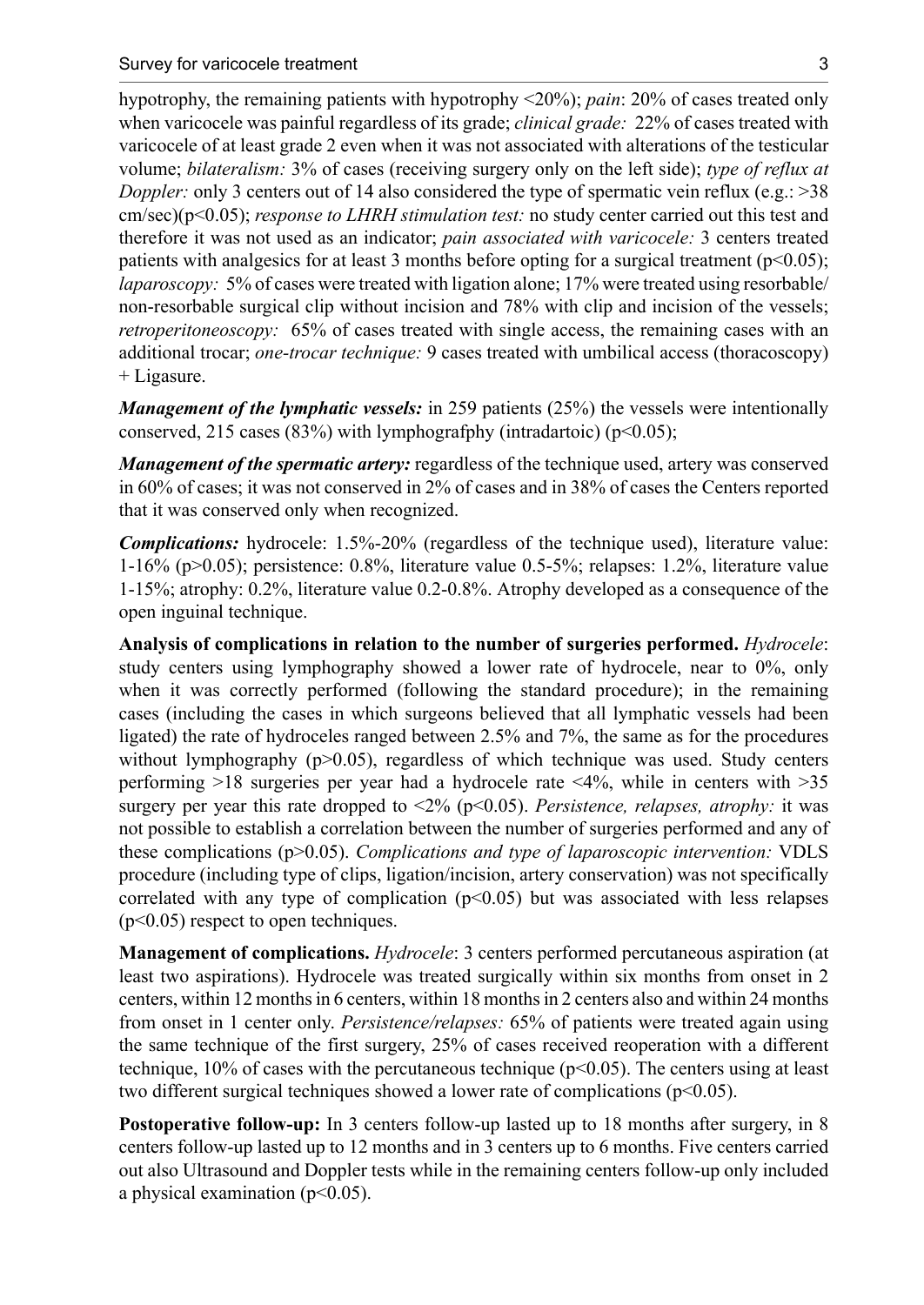#### <span id="page-3-0"></span>1.4. DISCUSSION

Both at national and international level surgeons operating in the field of pediatric uroandrology constantly debate on the need of treatment for varicocele and its correct timing. [4-5]

Guidelines are a valuable guide to the management of a pathology but for conditions such as varicocele, which is treated also in adulthood, some key issues still offer an open debate. These include discussions on which is the gold standard technique to reduce the onset of complications, the optimal age range to treat this pathology and which are the indicators to a real need for varicocele treatment. Although recent studies showed that testicular hypotrophy may be transitory, implying that it can not be considered as an absolute indication to treatment, the evaluation of the grade of vein reflux may be a useful indicator to treatment. [10-15]

The most famous international societies of pediatric urology do not give specific indications as for % of reduction of testicular volume (as an indication to treatment) nor deal with the evaluation of the grade of reflux. As for treatment, the guidelines state that surgical intervention is based on ligation or occlusion of the internal spermatic veins. Ligation is performed at different levels: inguinal (or subinguinal) microsurgical ligation; suprainguinal ligation using open or laparoscopic techniques. The former procedure has the advantage of being less invasive, while the advantage of the latter procedure is the considerably lower number of veins that need to be ligated and the increased safety of the incidental division of the internal spermatic artery at suprainguinal level. Optical magnification is suggested to perform open surgical ligation. The optimal recurrence rate should be less than 10%. Lymphaticsparing varicocelectomy is preferred to prevent hydrocele (level of evidence: 2; grade of recommendation: A). The methods of choice are subinguinal or inguinal microsurgical (microscopic) repairs, or suprainguinal open or laparoscopic lymphatic-sparing repairs. It is interesting to note that all these guidelines reported that angiographic occlusion of the internal spermatic veins also meets the requirements for treatment but although this method is less invasive, it appears to have a higher failure rate (level of evidence: 2; grade of recommendation: B).

This study presents some interesting findings: the number of postoperative hydroceles is considerably lower if the lymphatic vessels are correctly preserved; a reduced number of cases of hydrocele is also correlated more clearly with a high number of surgeries per year than with the type of procedure performed; relapses are not technique-related and are not associated to specific variations of the same technique (e.g. the use of absorbable or metallic clips). Relapses are less in the laparoscopic group probably because type I spermatic vein reflux is the most simple reflux to treat, and the laparoscopic ligation is "high"; relapses in laparoscopic group are not technique-related and are not associated to specific variations of the same technique (e.g. the use of absorbable or metallic clips).

The study also has some bias that may affect the results: the number of operating surgeons was different in each center (the questionnaires reported 2 operating surgeons in some centers up to 6 different surgeons from the same team in other centers), and this could have resulted in errors related to the type of surgery chosen; different surgical techniques were used following different indications to surgery: some centers used different techniques to treat different clinical grades of varicocele (e.g.: laparoscopy for grade 3 varicocele, subinguinal technique for grade 2 varicocele). Academic medical centers had a higher number of operating surgeons (including specialist trainees with a lower number of procedures performed per surgeon); complications, especially persistence/relapses, are correlated with the type of vein reflux and not all study centers carried out hemodynamic tests during the preoperative work-up in order to opt for the most suitable technique.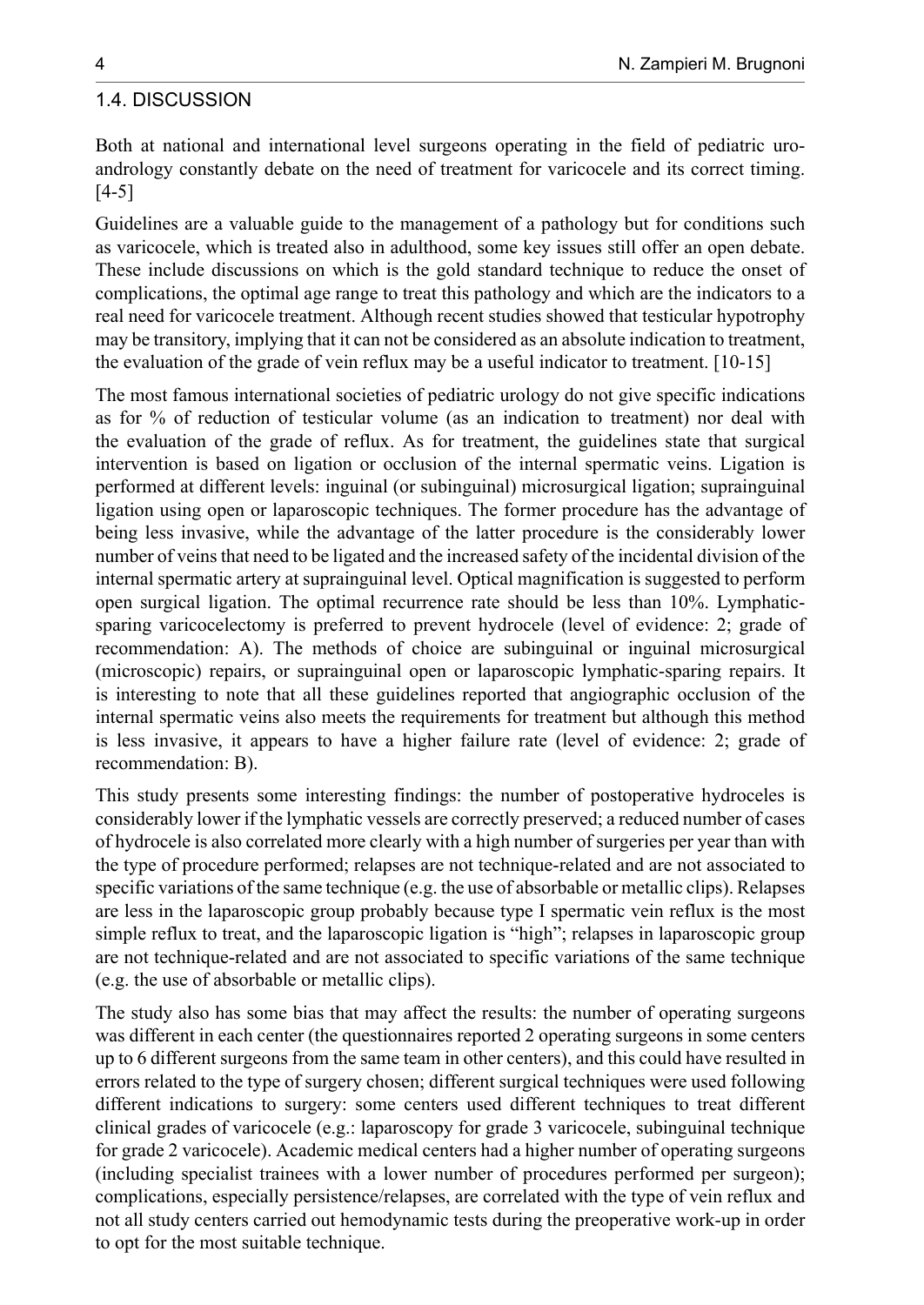#### <span id="page-4-0"></span>1.5. CONCLUSIONS

The management of varicocele in the study centers complied with the international guidelines in more than 80% of cases; The preoperative work-up was completed in 95% of cases; postoperative follow-up was at 18 months in 45% of cases, at least at 6 months after surgery in the remaining cases. Laparoscopic treatment had less relapses (independently from the technique used) respect to other techniques but there are no difference respect to hydrocele formation or persistence.

#### <span id="page-4-1"></span>1.6. References

1- Zampieri N, Cervellione RM. Varicocele in [adolescents:](http://www.ncbi.nlm.nih.gov/pubmed/18715592) a 6-year longitudinal and followup [observational](http://www.ncbi.nlm.nih.gov/pubmed/18715592) study. J Urol. 2008 Oct;180(4 Suppl):1653-1656.

2- Nielsen ME, Zderic S, Freedland SJ et al. *Insight on pathogenesis of varicoceles: relationship of varicocele and body mass index*. Urology 2006; 68(2):392–396,.

3- Prabakaran S, Kumanov P, Tomova A et al. *Adolescent varicocele: association with somatometric parameters*. Urol Int 2006; 77(2):114–117.

4- Lund L, Tang YC, Roebuck D et al. *Testicular catch-up growth after varicocele correction in adolescents*. Pediatr Surg Int 1999; 15: 234-237

5- Atassi O, Kass EJ, Steinert BW. *Testicular growth after successful varicocele correction in adolecsnets: comparison of artery sparing tecniques with the Palomo procedures*. J Urol 1995; 153: 482-483.

6- Papanikolaou F, Chow V, Jarvi K et al. *Effect of adult microsurgical varicocelectomy on testicular volume*. Urology 2000; 56: 136-139.

7- Cayan S, Akbay E, Bozlu M et al. *The effect of varicocele repair on testicular volume in children and adolescents with varicocele*. J Urol 2002; 168: 731-734.

8- Gershbein AB, Horowitz M, Glassberg KI. T*he adolescent varicocele I: left testicular hypertrophy following varicocelectomy*. J Urol 1999; 162: 1447-1449.

9[-Zampieri N](http://www.ncbi.nlm.nih.gov/pubmed?term=Zampieri%20N%5BAuthor%5D&cauthor=true&cauthor_uid=18817958), [Mantovani A,](http://www.ncbi.nlm.nih.gov/pubmed?term=Mantovani%20A%5BAuthor%5D&cauthor=true&cauthor_uid=18817958) [Ottolenghi A](http://www.ncbi.nlm.nih.gov/pubmed?term=Ottolenghi%20A%5BAuthor%5D&cauthor=true&cauthor_uid=18817958) et al. *Testicular catch-up growth after varicocelectomy: does surgical technique make a difference?*[Urology](http://www.ncbi.nlm.nih.gov/pubmed/?term=varicocele+and+testicular+catch+up+zampieri) 2009 Feb;73(2):289-292

10- Zampieri N., Zuin V., Corroppolo M et al. *Relationship between varicocele grade, vein reflux and testicular growth arrest*. Ped Surg Int 2008; 24 : 727-730.

11- Zampieri N, Corroppolo M, Zuin V et al. *Longitudinal study of semen quality in adolescents with varicocele: to treat or not?* Urology 2007; 70: 989-993.

12- Van Batavia JP, Badalato G, Fast A et al. Adolescent [Varicocele-Is](http://www.ncbi.nlm.nih.gov/pubmed/23154205) the 20/38 Harbinger a Durable Predictor of Testicular [Asymmetry?](http://www.ncbi.nlm.nih.gov/pubmed/23154205) J Urol. 2013 May;189(5):1897-1902

13- Cimador M, Pensabene M, Sergio M et al. [Focus on paediatric and adolescent varicocoele:](http://www.ncbi.nlm.nih.gov/pubmed/22709244) [a single institution experience.](http://www.ncbi.nlm.nih.gov/pubmed/22709244) Int J Androl 2012 Oct;35(5):700-705

14- Cimador M, Castagnetti M, Gattuccio I et al. [The hemodynamic approach to evaluating](http://www.ncbi.nlm.nih.gov/pubmed/22450604) [adolescent varicocele.](http://www.ncbi.nlm.nih.gov/pubmed/22450604) Nat Rev Urol 2012 Mar 27;9(5):247-257

15- Cimador M, Di Pace MR, Sergio M et al. [Laparoscopic](http://www.ncbi.nlm.nih.gov/pubmed/19196091) surgery of deferential reflux in [pediatric and adolescent varicocele.](http://www.ncbi.nlm.nih.gov/pubmed/19196091) J Laparoendosc Adv Surg Tech A 2009 Apr;19 Suppl 1:S133-S136